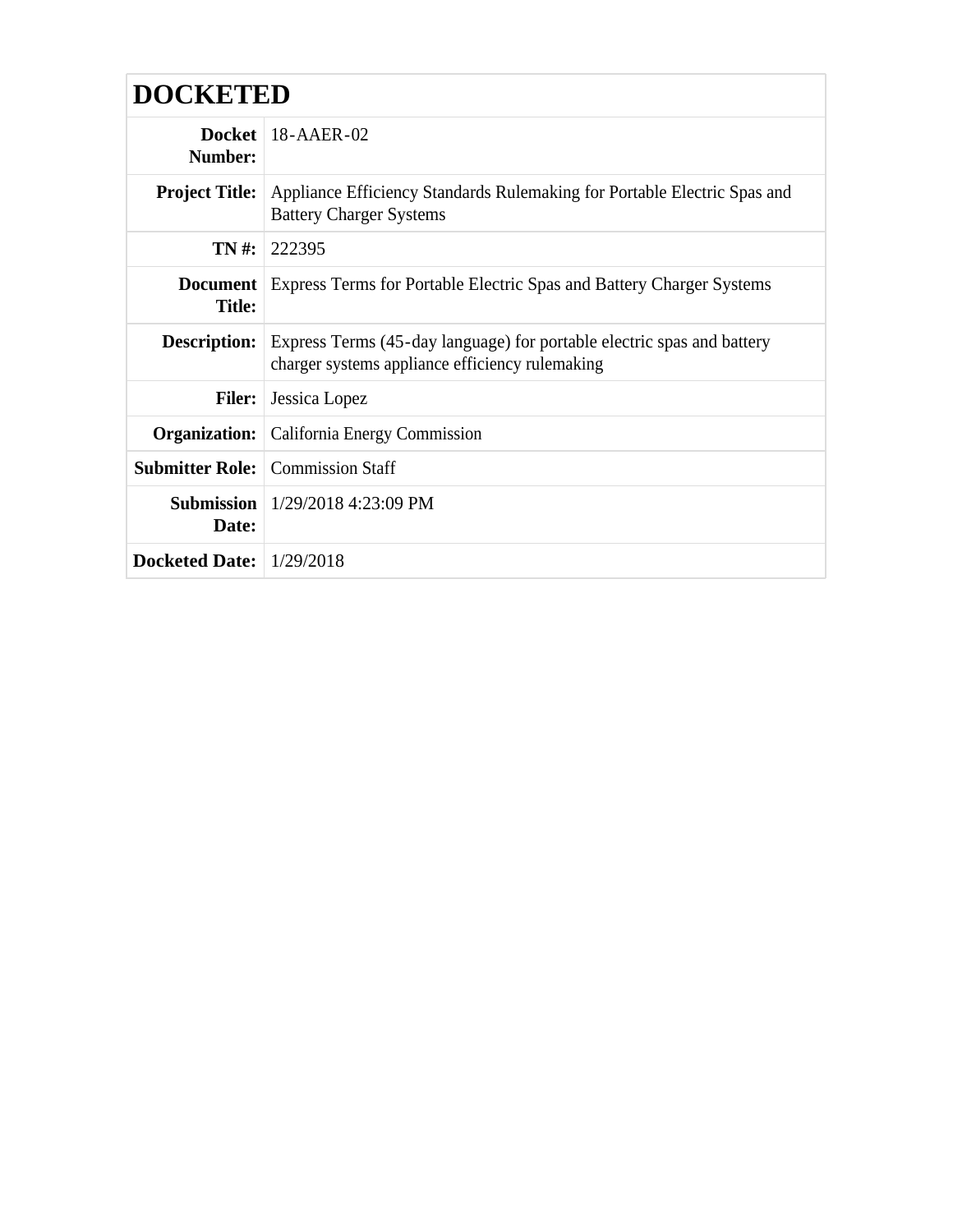# **Proposed Regulatory Language**

**California Code of Regulations Title 20. Public Utilities and Energy Division 2. State Energy Resources Conservation and Development Commission Chapter 4. Energy Conservation Article 4. Appliance Efficiency Regulations Sections 1602, 1604, 1605.3, 1606, 1607**

Proposed new language appears as underline (example) and proposed deletions appear as strikeout (example). Existing language appears as plain text. Three dots or "..." represents the substance of the regulations that exists between the proposed language and current language.

# **§ 1602. Definitions.**

…[skipping (a) through (f)]

## **(g) Pool Heaters, Portable Electric Spas, Residential Pool Pump and Motor Combinations, and Replacement Residential Pool Pump Motors.**

…[skipping "Capacitor start-capacitor run" through "Coefficient of performance (COP)"]

"Combination spa" means a portable electric spa with two separate distinct reservoirs, where (1) one reservoir is an exercise spa; (2) the second reservoir is a standard spa; and (3) each reservoir has an independent water temperature setting control.

…[skipping "Default speed" and "Electronically commutated motor (ECM)"]

"Exercise spa" (also known as a "swim spa") means a portable electric spa that includes specific features and equipment to produce water flow for water physical therapy or physical fitness activity, including, but not limited to, swimming in place.

"Exercise spa portion" means the reservoir of a combination spa that is an exercise spa.

"Fill volume" means the water capacity of the portable electric spa, in gallons, at the halfway point between the bottom of the skimmer opening and the top of the skimmer opening. In the absence of a skimmer, the fill volume is six inches below the overflow level of the spa as defined in the test method in section  $1604(g)(2)(B)(1)$ .

…[skipping "Heat pump pool heater"]

"Inflatable spa" means a portable electric spa where the structure is collapsible and is designed to be filled with air to form the body of the spa.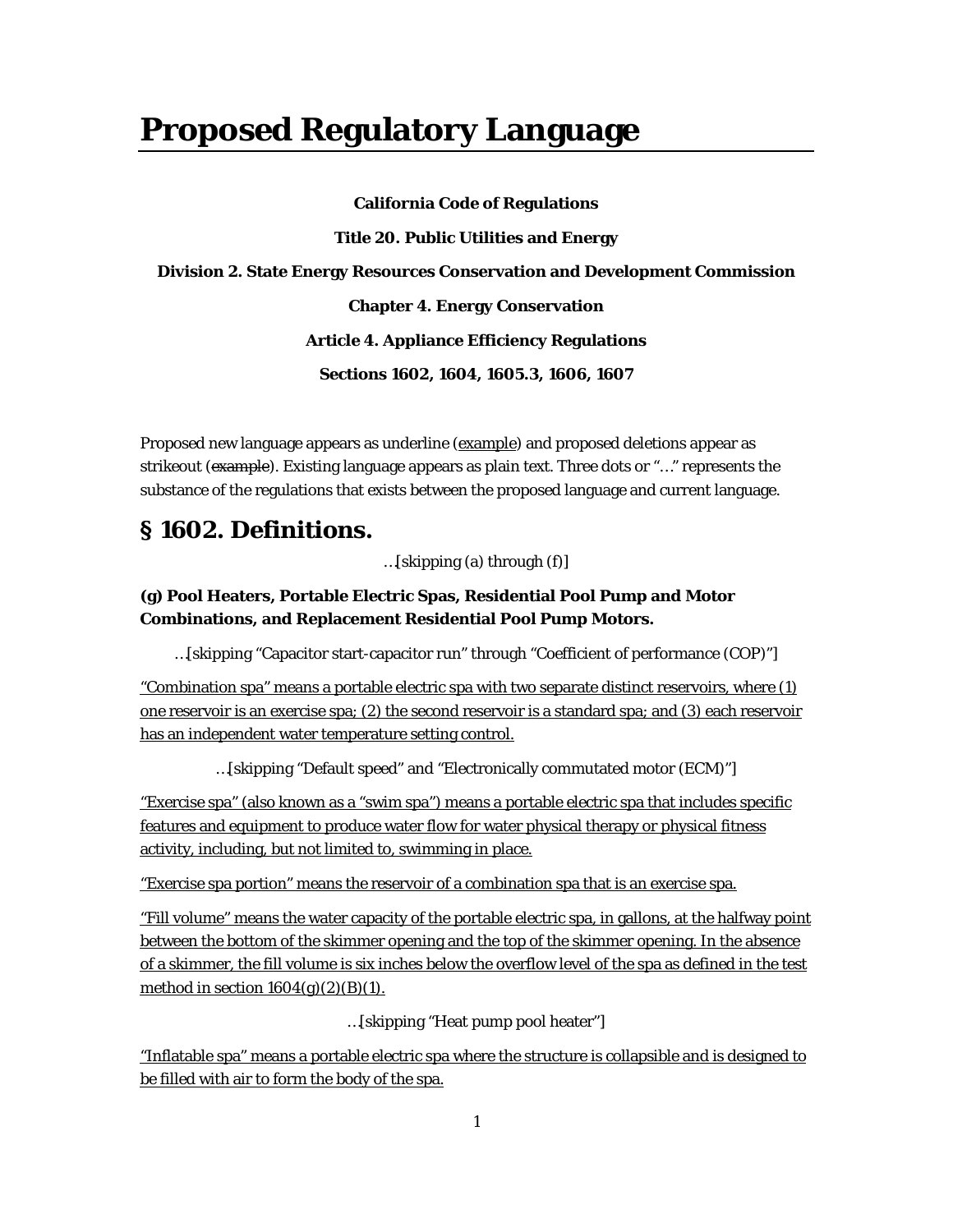…[skipping "Low temperature rating" through "Pool pump motor capacity"]

"Portable electric spa" means a factory-built electric spa or hot tub, supplied with equipment for heating and circulating water at the time of sale or sold separately for subsequent attachment.

"Rated capacity" of a portable electric spa means the number of people capable of fitting in a portable electric spa as specified by the manufacturer.

"Rated voltage" of a portable electric spa means the voltage, in volts, as it appears on the nameplate of the spa.

"Rated volume" means the water capacity of a portable electric spa, in gallons, as specified by the manufacturer on the spa, on the spa packaging, or the spa marketing materials.

...[skipping "Readily accessible on-off switch" through "Service factor (of an AC motor)"]

"Skimmer" means a suction opening intended to remove floating debris from the water surface and installed where part of the water intake opening is open to atmospheric pressure.

...[skipping "Spa conditions rating"]

"Spa volume" means the actual fill volume of the spa, under normal use, in gallons, as defined in the test method in Section 1604(g)(2)(B).

…[skipping "Speed" and "Split phase start"]

"Standard spa" means a portable electric spa that is not an inflatable spa, an exercise spa, or the exercise spa portion of a combination spa.

"Standard spa portion" means the reservoir of a combination spa that is a standard spa.

...[skipping "Standard temperature rating"]

"Standby mode" of a portable electric spa means that only the default settings as shipped by the manufacturer are enabled, except water temperature, which may be adjusted to meet the test conditions. No manual operations are enabled.

…[skipping "Thermal efficiency" through end of 1602]

Note: Authority cited: Sections 25213, 25218(e), 25402(a)-25402(c) and 25960, Public Resources Code; and sections 16, 26 and 30, Governor's Exec. Order No. B-29-15 (April 1, 2015). Reference: Sections 25216.5(d), 25402(a)-25402(c), 25402.5.4 and 25960, Public Resources Code; and section 16, Governor's Exec. Order No. B-29-15 (April 1, 2015).

# **§ 1604. Test Methods for Specific Appliances.**

…[skipping (a) through (f)]

**(g) Pool Heaters, Portable Electric Spas, Residential Pool Pump and Motor Combinations, and Replacement Residential Pool Pump Motors.**

 $...$ [skipping  $(1)$ ]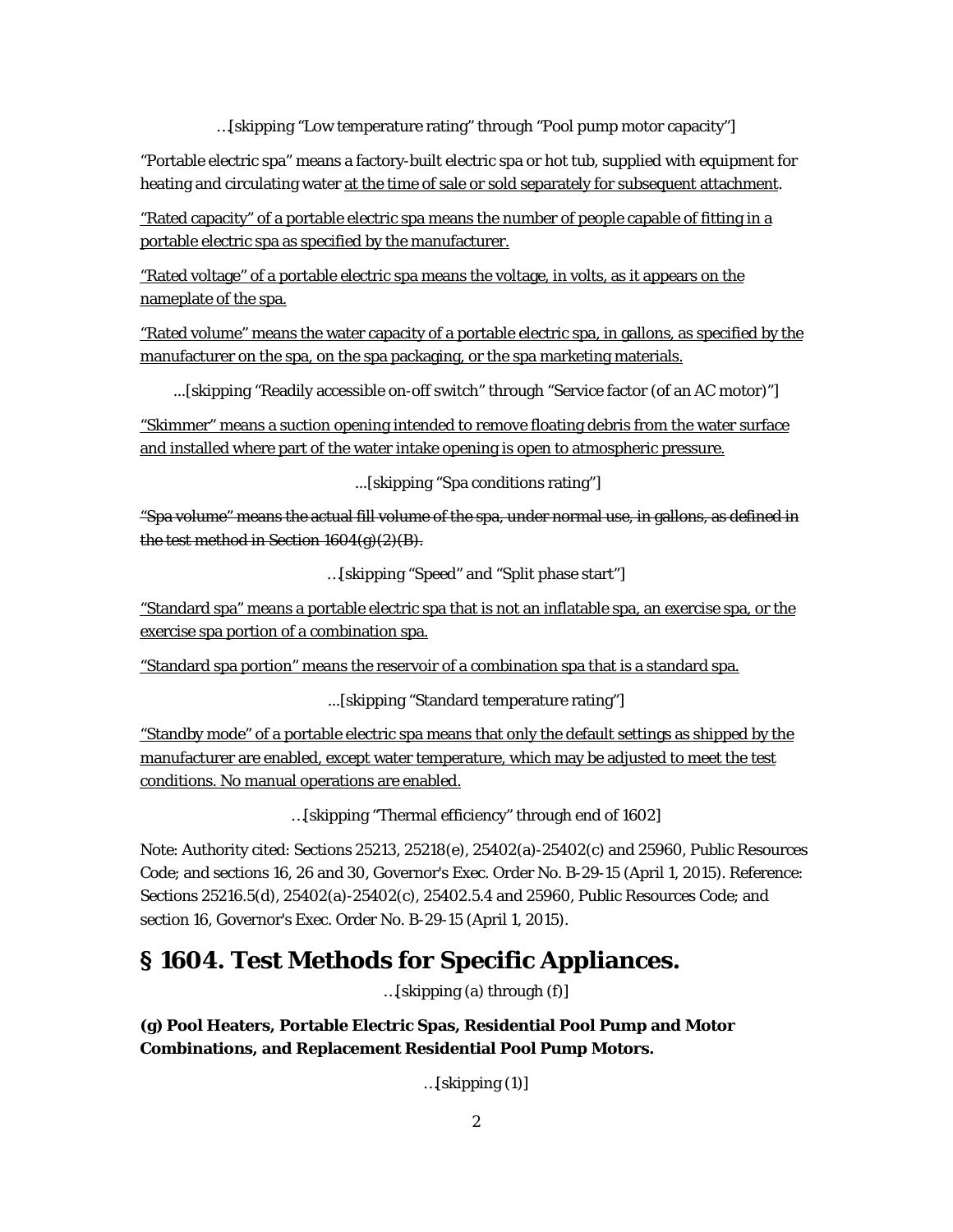## **(2) Test Method for Portable Electric Spas.**

- (A)\_The test method for portable electric spas manufactured on or after January 1, 2006, and before June 1, 2019, is as follows:
	- 1. (A) Minimum continuous testing time shall be 72 hours.
	- 2.  $(B)$  The spa shall be filled with water to the halfway point between the bottom of the skimmer basket opening and the top of the spa. If there is no skimmer basket, the spa shall be filled with water to six inches below the top of the spa.
	- 3.  $\left(\frac{C}{C}\right)$  The water temperature shall be 102°F,  $\pm$  2°F for the duration of the test.
	- 4.  $(D)$  The ambient air temperature shall be 60°F,  $\pm$  3°F for the duration of the test.
	- 5.  $(E)$  The standard cover that comes with the unit shall be used during the test.
	- <u>6.</u> (F) The test shall start when the water temperature has been at 102°F,  $\pm$  2°F for at least four hours.
	- 7.\_(G) Record the total energy use for the period of test, starting at the end of the first heating cycle after the stabilization period specified in Section  $1604(g)(2)(\underline{AF})(6)$ , and finishing at the end of the first heating cycle after 72 hours has elapsed.
	- 8. (H) The unit shall remain covered and in the default operation mode during the test. Energy‐conserving circulation functions, if present, must not be enabled if not appropriate for continuous, long‐term use. Ancillary equipment including, but not limited to lights, audio systems, and water treatment devices, shall remain connected to the mains but may be turned off during the test if their controls are user accessible.
	- 9.\_(I) The measured standby power shall be normalized to a temperature difference of 37°F using the equation,

$$
P_{norm} = P_{meas} \frac{\Delta T \, ideal}{\Delta T \, meas}
$$

Where:

 $P_{meas}$  = measured standby power during test (E/t)  $\Delta$  T<sub>ideal</sub> = 37°F  $\Delta$ T<sub>meas</sub> = T<sub>water avg</sub> - T<sub>air avg</sub> Twater avg = Average water temperature during test Tair avg = Average air temperature during test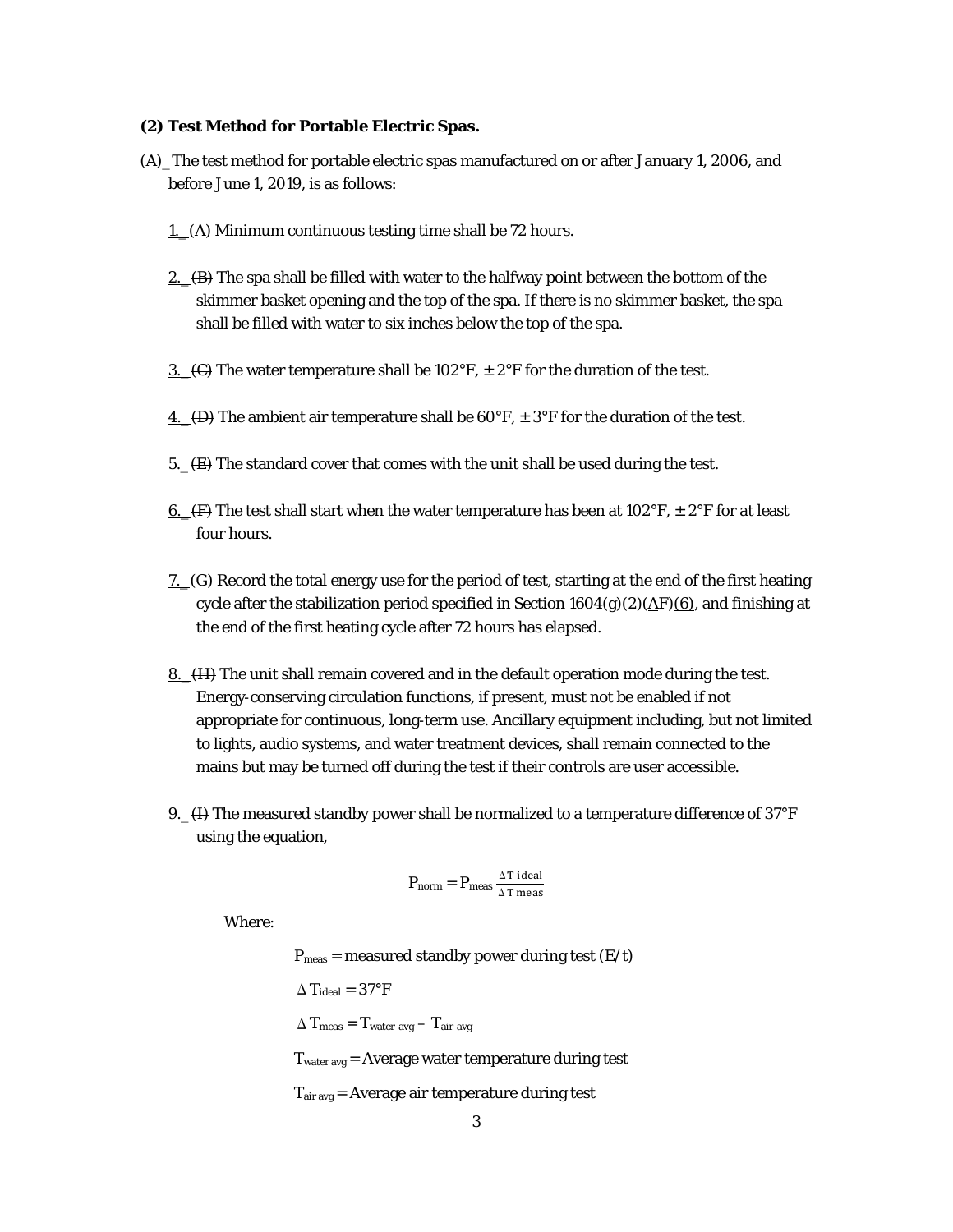- 10.  $\leftrightarrow$  Data reported shall include: spa identification (make, model, S/N, specifications); volume of the unit in gallons; supply voltage; minimum, maximum, and average water temperatures during test; minimum, maximum, and average ambient air temperatures during test; date of test; length of test (t, in hours); total energy use during the test (E, in Wh); and normalized standby power  $(P_{norm}$ , in watts).
- (B) The test method for portable electric spas manufactured on or after June 1, 2019, is ANSI/APSP/ICC-14 2014, excluding section 8.2, and with the following modifications:
	- 1. All portable electric spas shall be filled with water to the halfway point between the bottom of the skimmer opening and the top of the skimmer opening. In the absence of a skimmer, the fill volume is six inches below the overflow level of the spa.
	- 2.\_For standard spas and inflatable spas, the test shall start when the water temperature has been at  $102^{\circ}F$ ,  $\pm 2^{\circ}F$  for at least four hours. The water temperature of the spa shall be a minimum 100°F for the duration of the test.
	- 3. For exercise spas, the test shall start when the water temperature has been at  $87^{\circ}$ F,  $\pm 2^{\circ}$ F for at least four hours. The water temperature of the spa shall be a minimum 85°F for the duration of the test. If the exercise spa is capable of maintaining a minimum water temperature of 100°F for the duration of the test, the exercise spa shall be tested in accordance with section  $1604(g)(2)(B)(2)$ .
	- 4.\_For combination spas, the standard spa portion shall be tested in accordance with section  $1604(g)(2)(B)(2)$ , and the exercise spa portion shall be tested in accordance with section  $1604(g)(2)(B)(3)$ . Record the total energy use for each spa portion separately as described in Section 5.6.5 of ANSI/APSP/ICC-14 2014, while both spa portions are powered on for the duration of the test.
- (C) Test lab report requirements for portable electric spas manufactured on or after June 1, 2019. In addition to the requirements of section 5 of ANSI/APSP/ICC-14 2014 and section 1606 Table X, test lab reports shall include: date of test; minimum and maximum water temperatures settings; copy of the label(s); minimum, maximum, and average water temperatures during test; minimum, maximum, and average ambient air temperatures during test; length of test (in hours); record and plot ambient air temperature (in degrees Fahrenheit), water temperature (in degrees Fahrenheit), current (in amps), and voltage (in volts) at a maximum interval of five minutes during test; and, for inflatable spas, a list of the accessories that were tested with the spa.

…[skipping rest of (g) through (w)]

The following documents are incorporated by reference in Section 1604.

## *Number Title*

…[skipping CALIFORNIA ENERGY COMMISSION TEST METHODS through AMERICAN SOCIETY OF HEATING, REFRIGERATING AND AIR-CONDITIONING ENGINEERS (ASHRAE)]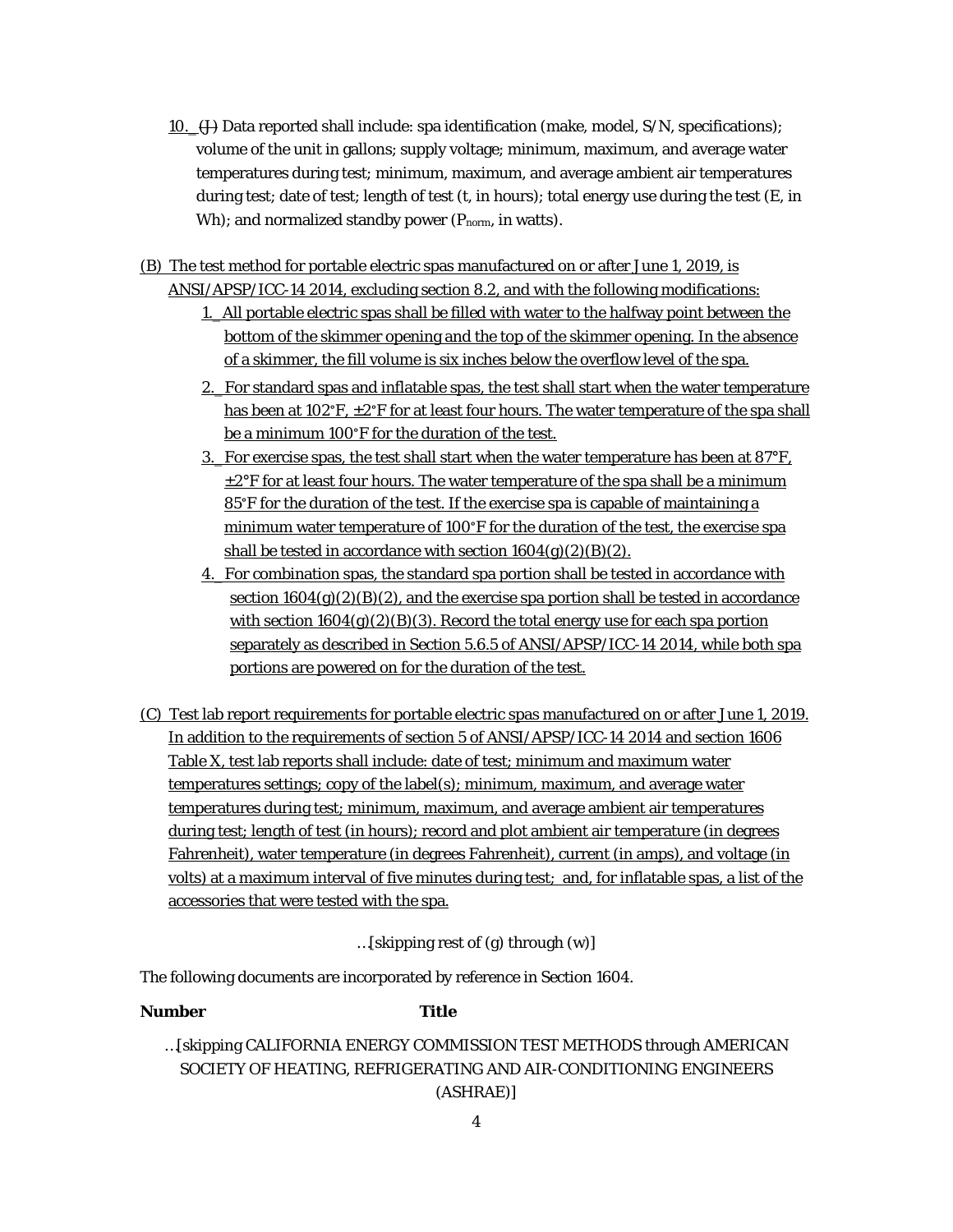## THE ASSOCIATION OF POOL AND SPA PROFESSIONALS (APSP)

ANSI/APSP/ICC-14 2014 American National Standard for Portable Electric Spa Energy Efficiency

Copies available from: The Association of Pool and Spa Professionals 2111 Eisenhower Avenue Alexandria, VA 22314-4695 www.apsp.org Phone: (703) 838-0083

…[skipping to the end of section 1604]

Note: Authority cited: Sections 25213, 25218(e), 25402(a)-25402(c) and 25960, Public Resources Code; and sections 16, 26 and 30, Governor's Exec. Order No. B-29-15 (April 1, 2015). Reference: Sections 25216.5(d), 25402(a)-25402(c) and 25960, Public Resources Code; and section 16, Governor's Exec. Order No. B-29-15 (April 1, 2015).

# **§ 1605.3. State Standards for Non-Federally-Regulated Appliances.**

…[skipping (a) through (f)]

**(g) Pool Heaters, Portable Electric Spas, Residential Pool Pump and Motor Combinations, and Replacement Residential Pool Pump Motors.**

…[skipping (1) through (5)]

## **(6) Portable Electric Spas**

(A) The normalized standby power, as defined in Section  $1604(g)(2)(\text{A}I)(9)$ , of portable electric spas manufactured on or after January 1, 2006, shall be not greater than  $5(V^{2/3})$  watts, where V = the fill volume, in gallons.

(B) The normalized standby power, as defined in Table G-3, of portable electric spas manufactured on or after June 1, 2019, shall be no greater than the applicable values shown in Table G-3.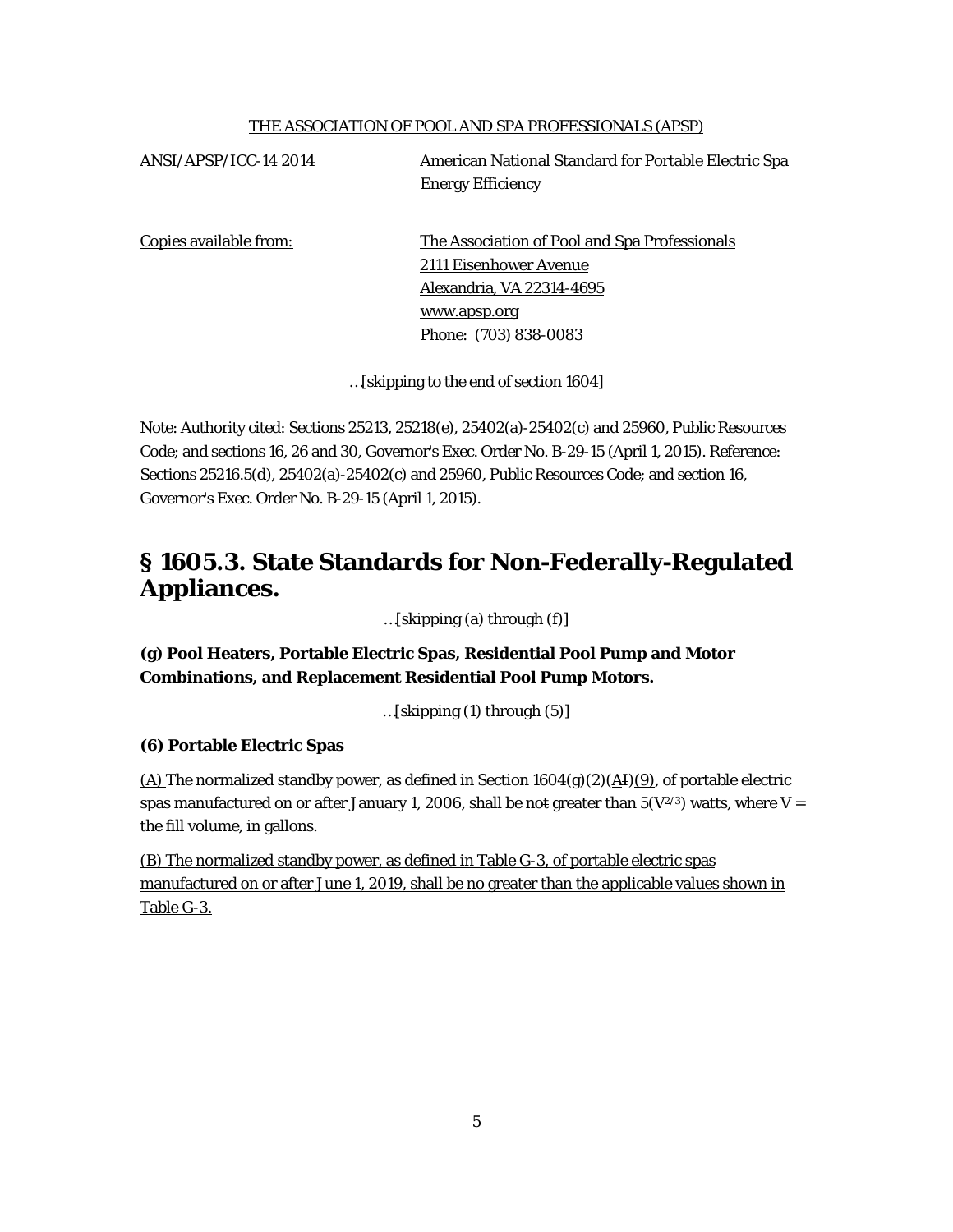| <b>Appliance</b>                          | <b>Normalized Standby Power</b>    | <b>Maximum Standby</b> |
|-------------------------------------------|------------------------------------|------------------------|
|                                           | <b>Condition</b>                   | <b>Power (Watts)</b>   |
| <b>Standard spas and the standard</b>     | as defined in Section 6.1 and 6.2  | $3.75V^{2/3}+40$       |
| spa portion of combination spas           | of ANSI/APSP/ICC-14 2014           |                        |
| <b>Exercise spas and the exercise spa</b> | as defined in Section 6.1 and 6.3  | $3.75V^{2/3}+40$       |
| portion of combination spas               | of ANSI/APSP/ICC-14 2014           |                        |
| <b>Exercise spas and the exercise spa</b> |                                    |                        |
| portion of combination spas               | as defined in Section 6.1 and 6.2  |                        |
| capable of maintaining a                  | of ANSI/APSP/ICC-14 2014           | $3.75V^{2/3}+40$       |
| minimum water temperature of              |                                    |                        |
| 100°F for the duration of the test        |                                    |                        |
|                                           | as defined in Sections 6.1 and 6.2 | $7(V^{2/3})$           |
| <b>Inflatable spas</b>                    | of ANSI/APSP/ICC-14 2014           |                        |
| Where $V =$ the fill volume, in gallons.  |                                    |                        |

# **Table G-3 Standards for Portable Electric Spas**

…[skipping (h) through (w)]

The following documents are incorporated by reference in Section 1605.3.

## *Number Title*

## …[skipping FEDERAL REQUIREMENTS and AMERICAN NATIONAL STANDARDS INSTITUTE (ANSI)]

## THE ASSOCIATION OF POOL AND SPA PROFESSIONALS (APSP)

ANSI/APSP/ICC-14 2014 American National Standard for Portable Electric Spa Energy Efficiency Copies available from: The Association of Pool and Spa Professionals

 2111 Eisenhower Avenue Alexandria, VA 22314-4695 www.apsp.org Phone: (703) 838-0083

…[skipping to the end of section 1605.3]

Note: Authority cited: Sections 25213, 25218(e), 25402(a)-25402(c) and 25960, Public Resources Code; and sections 16, 26 and 30, Governor's Exec. Order No. B-29-15 (April 1, 2015). Reference: Sections 25216.5(d), 25402(a)-25402(c), 25402.5.4 and 25960, Public Resources Code; and section 16, Governor's Exec. Order No. B-29-15 (April 1, 2015).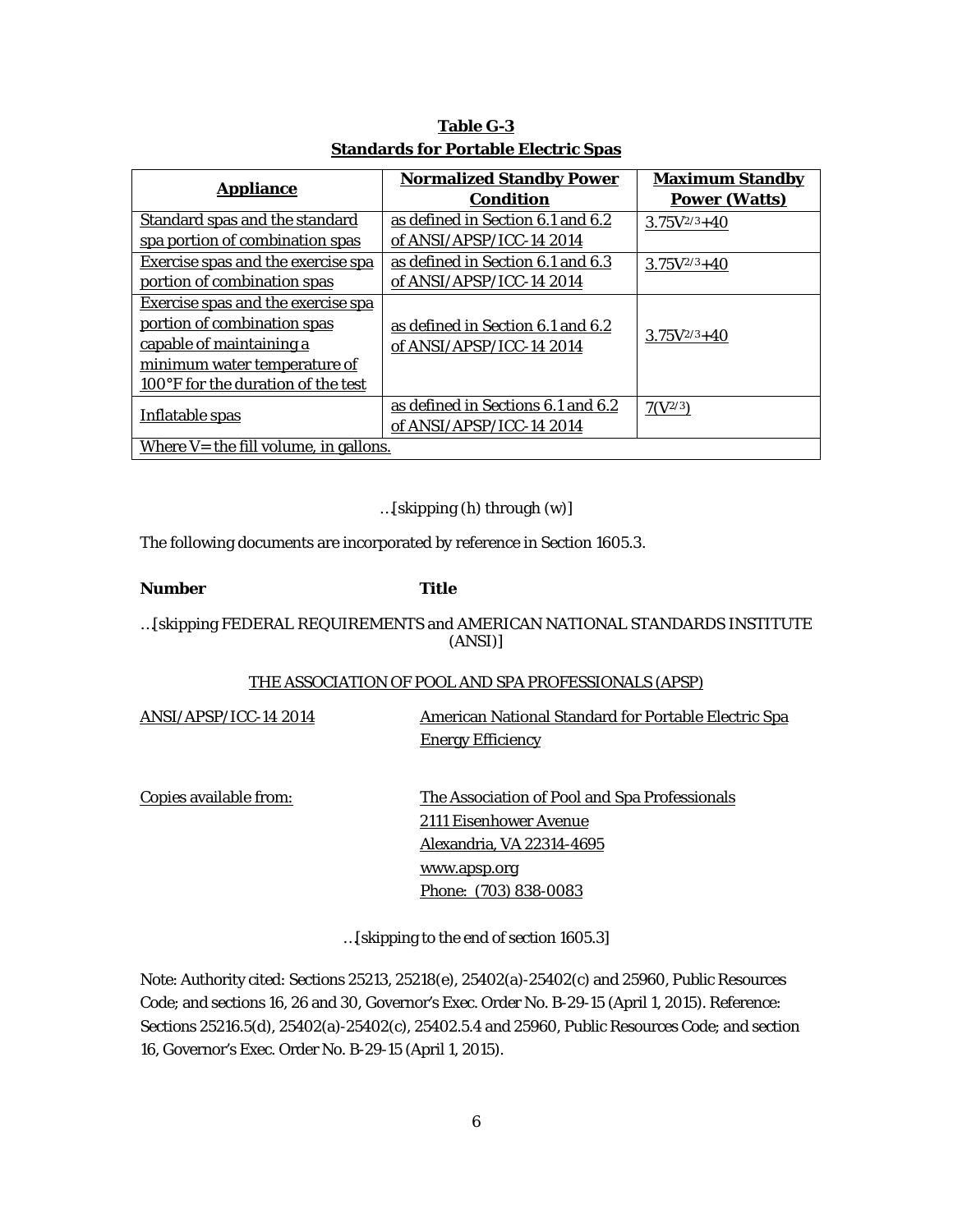# **§ 1606. Filing by Manufacturers; Listing of Appliances in Database.**

(a) Filing of Statements.

…[skipping first paragraph through (3)]

# **Table X Data Submittal Requirements**

| Appliance             | <b>Required Information</b> | <b>Permissible Answers</b> |
|-----------------------|-----------------------------|----------------------------|
| <b>All Appliances</b> | *Manufacturer's Name        |                            |
|                       | <i><b>*Brand Name</b></i>   |                            |
|                       | *Model Number               |                            |
|                       | Date model to be displayed  |                            |
|                       | <b>Regulatory Status</b>    | Federally-regulated        |
|                       |                             | consumer product,          |
|                       |                             | federally-regulated        |
|                       |                             | commercial and             |
|                       |                             | industrial equipment,      |
|                       |                             | non-federally-             |
|                       |                             | regulated                  |

…[ skipping *Non-Commercial Refrigerators, Non-Commercial Refrigerator-Freezers Non – Commercial Freezers* through *Residential Pool Pump and Motor Combinations and Replacement Residential Pool Pump Motors*]

| G | Portable<br>Electric<br><b>Spas</b> | *Voltage Spa Type                                                                                                                   | <b>Combination Spa.</b><br>Exercise Spa,<br><b>Inflatable Spa,</b><br><b>Standard Spa</b> |
|---|-------------------------------------|-------------------------------------------------------------------------------------------------------------------------------------|-------------------------------------------------------------------------------------------|
|   |                                     | Volume (gallons)*Tested Spa Cover Model Number<br>(applies to models manufactured on or after June 1,<br>$2019$ only)               |                                                                                           |
|   |                                     | <b>Tested Spa Cover Manufacturer (applies to models</b><br>manufactured on or after June 1, 2019 only)                              |                                                                                           |
|   |                                     | Normalized Standby Power (watts) Tested Spa Cover<br>Is Insulated (applies to models manufactured on or<br>after June 1, 2019 only) | <u>True, False</u>                                                                        |
|   |                                     | <b>Rated Voltage (volts)</b>                                                                                                        |                                                                                           |
|   |                                     | Rated Capacity (number of people)                                                                                                   |                                                                                           |
|   |                                     | Spa Enclosure Is Fully Insulated                                                                                                    | Yes, no True, False                                                                       |
|   |                                     | Spa Includes a Skimmer                                                                                                              | True, False                                                                               |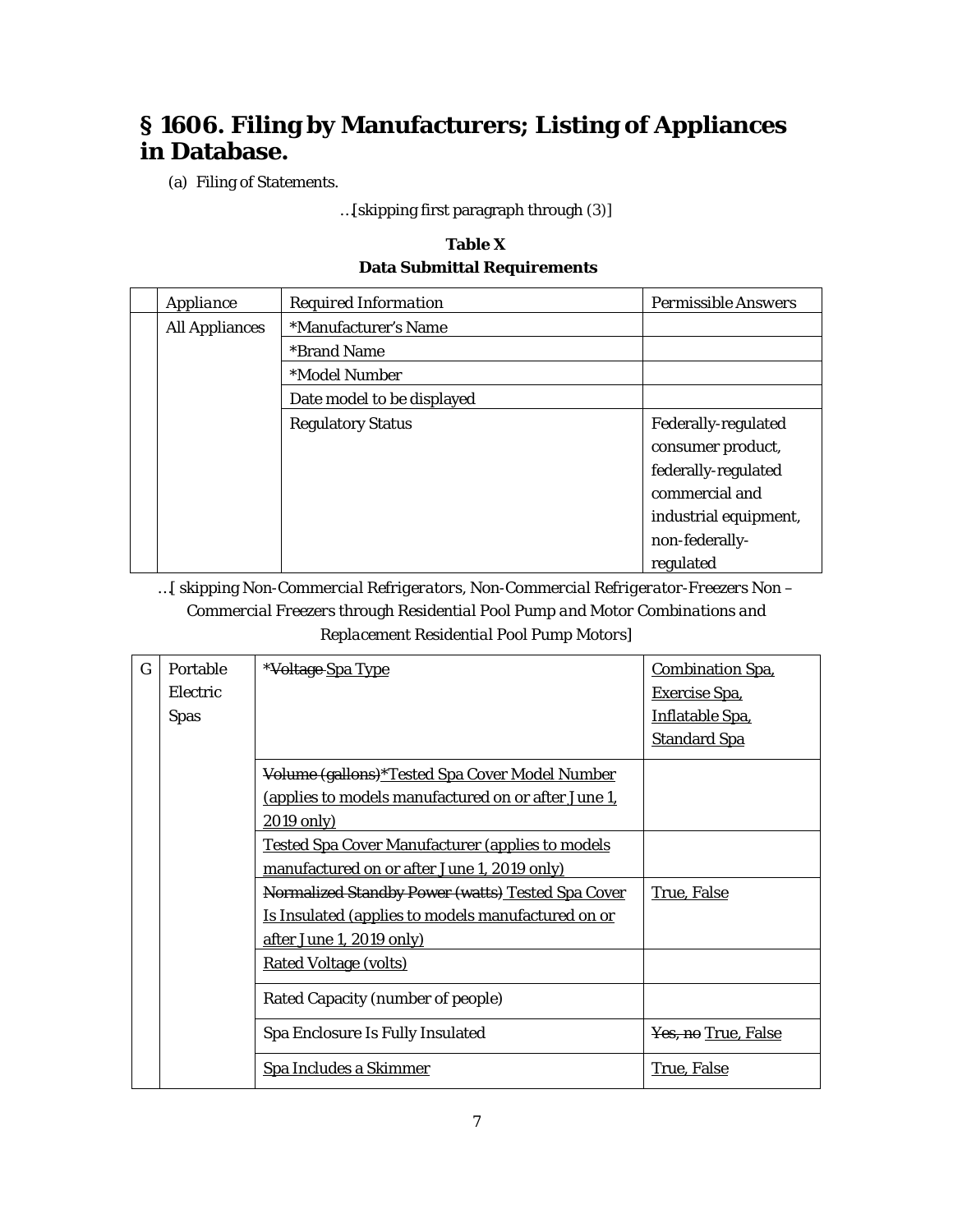|  | Maximum water temperature setting is less than               |             |
|--|--------------------------------------------------------------|-------------|
|  | 100°F (for exercise spas and the exercise spa portion        | True, False |
|  | of combination spas only) (applies to models                 |             |
|  | manufactured on or after June 1, 2019 only)                  |             |
|  | Portable Electric Spa Rated Volume (gallons) (for            |             |
|  | standard spas, inflatable spas, and the standard spa         |             |
|  | portion of combination spas only)                            |             |
|  | <b>Exercise Spa Rated Volume (gallons) (for exercise</b>     |             |
|  | spas and the exercise spa portion of combination spas        |             |
|  | only)                                                        |             |
|  | Portable Electric Spa Fill Volume (gallons) (for             |             |
|  | standard spas, inflatable spas, and the standard spa         |             |
|  | portion of combination spas only)                            |             |
|  | <b>Exercise Spa Fill Volume (gallons) (for exercise spas</b> |             |
|  | and the exercise spa portion of combination spas             |             |
|  | only)                                                        |             |
|  | Portable Electric Spa Normalized Standby Power               |             |
|  | (watts) (for standard spas, inflatable spas, and the         |             |
|  | standard spa portion of combination spas only)               |             |
|  |                                                              |             |
|  | <b>Exercise Spa Normalized Standby Power (watts) (for</b>    |             |
|  | exercise spas and the exercise spa portion of                |             |
|  | combination spas only)                                       |             |
|  |                                                              |             |

\* "Identifier" information as described in Section 1602(a).

…[skipping remaining text in Table X]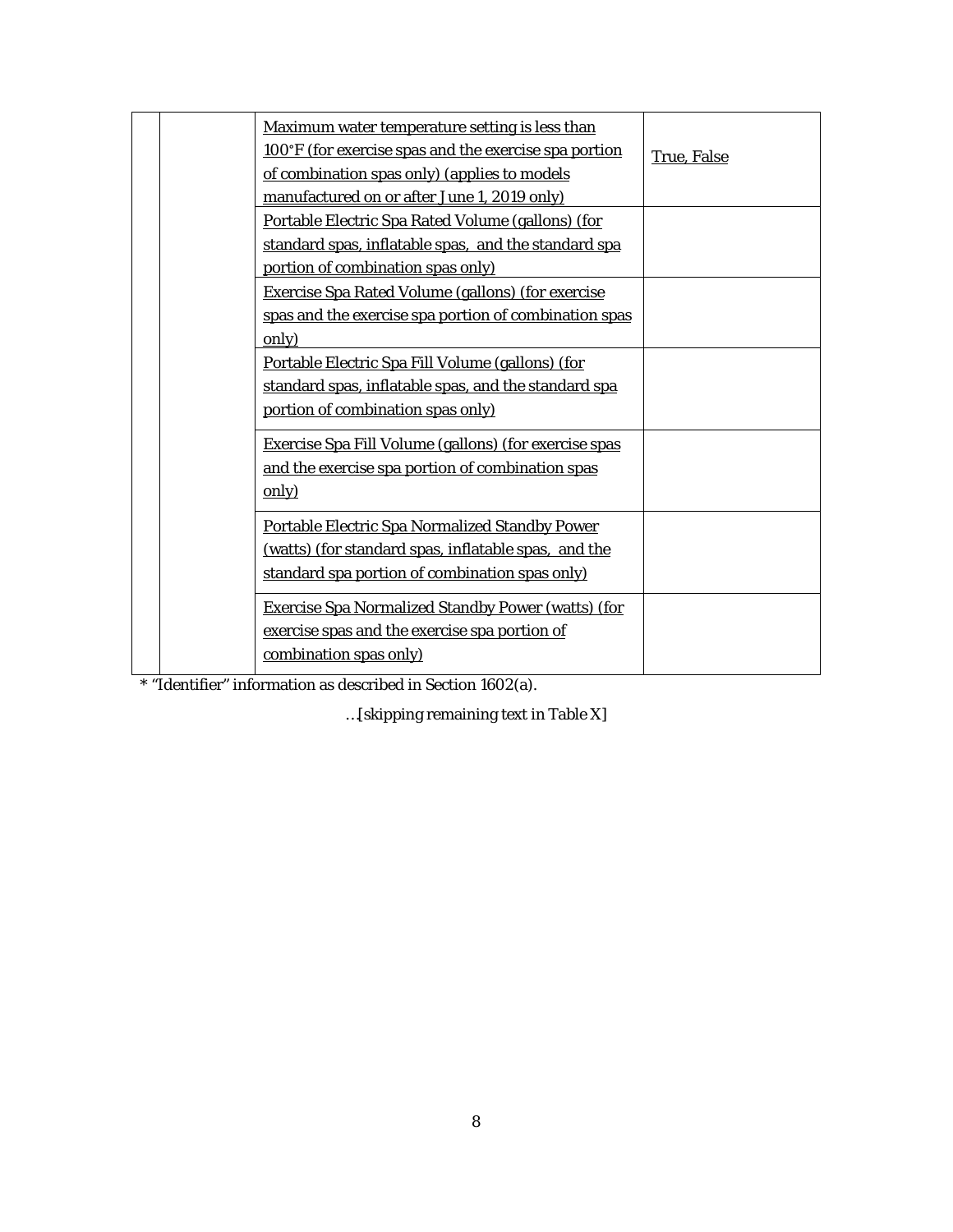#### **(4) Declaration.**

(A) Each statement shall include a declaration, executed under penalty of perjury of the laws of California, that

…[skipping (1) through (4)]

(5) all units of the appliance are marked as required by Section 1607, and, for the following appliances, are marked as follows:

…[skipping (a) through (h)]

(i) for all portable electric spas manufactured on or after June 1, 2019, each portable electric spa is marked by the manufacturer with the tested spa cover model number, the tested spa cover manufacturer, with the statement "Based on testing with the spa manufacturer's specified cover. This spa must be sold with this cover or a manufacturer's approved equivalent that has also been tested with the unit per California Code of Regulations Title 20, Section 1608(a)." If the portable electric spa has been tested with multiple spa covers, the label shall display the most recent spa unit-cover combination that yielded the maximum normalized standby power test result obtained in accordance with section  $1605.3(g)(6)$  (B). The label shall be removed only by the consumer.

…[skipping to the end of section 1606]

Note: Authority cited: Sections 25213, 25218(e), 25402(a)-25402(c) and 25960, Public Resources Code; and sections 16, 26 and 30, Governor's Exec. Order No. B-29-15 (April 1, 2015). Reference: Sections 25216.5(d), 25402(a)-25402(c), 25402.5.4 and 25960, Public Resources Code; and section 16, Governor's Exec. Order No. B-29-15 (April 1, 2015).

# **§ 1607. Marking of Appliances.**

…[skipping (a) through (c)]

**(d) Energy Performance Information.**

…[skipping (1) through (9)]

- (10) Battery Charger Systems. Each state-regulated battery charger system shall be marked with a "BC" inside a circle. The marking shall be legible and permanently affixed to:
	- (A) the product nameplate that houses the battery charging terminal or;
	- (B) the retail packaging and, if included, the cover page of the instructions.

... $[skipping (d)(11)$  through  $(d)(13)]$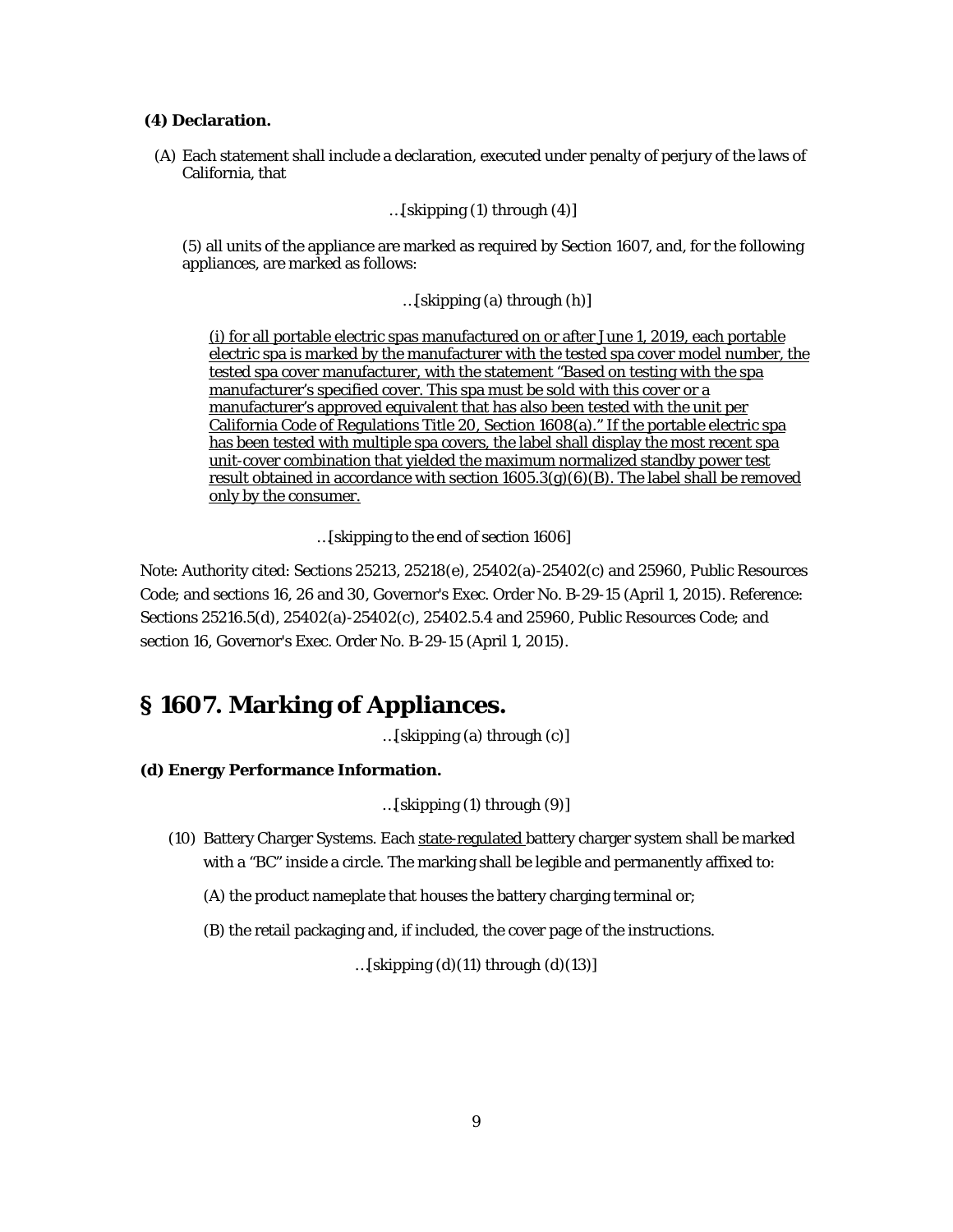# **(14) Portable Electric Spas**

(A) All portable electric spas manufactured on or after June 1, 2019, shall be marked by the manufacturer in a readily visible location on the shell or front skirt panel. The marking shall be removed only by the consumer.

(B) The label for all portable electric spas shall conform to the design specifications listed in subdivisions  $(d)(14)(B)(1)$  through  $(d)(14)(B)(4)$  in this section (inclusive). If the spa has been tested with multiple spa covers, the label shall display the spa unit-cover combination that yielded the maximum normalized standby power test result obtained in accordance with section  $1605.3(g)(6)(B)$ .

1.\_**Label Specifications.** The label shall be formatted as shown in Figure 1 and as directed in subdivision  $(d)(14)(B)(2)$  of this section.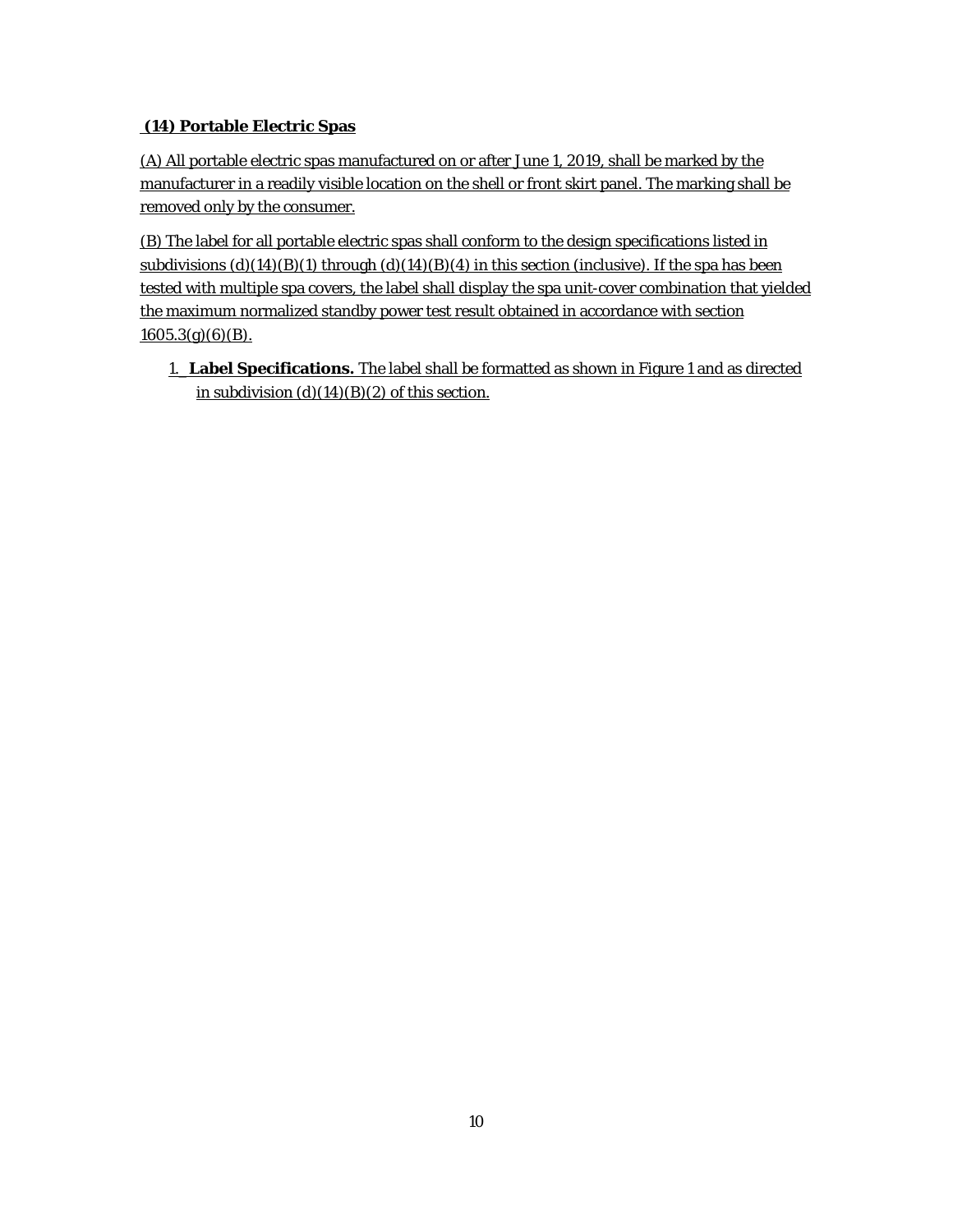



## 2.\_**Letter Codes for Figure 1 Label Design.** Letter codes for Figure 1 above:

- a.\_Shall be printed on a white label with black text.
- b.\_Minimum label width: 5 inches.
- c.\_Minimum label height: 6.25 inches.
- d.\_Leaf color: equivalent to Pantone 363 green (also permitted to be black).
- e.\_Water drop color: equivalent to Pantone 7691 blue (also permitted to be black).
- f.\_Font: Helvetica Neue Black; character height shall not be less than 15 point type. For standard spas, inflatable spas, and the standard spa portion of combination spas the text shall state the following: Portable Electric Spa. For exercise spas and the exercise spa portion of combination spas, the text shall state the following: Exercise Spa.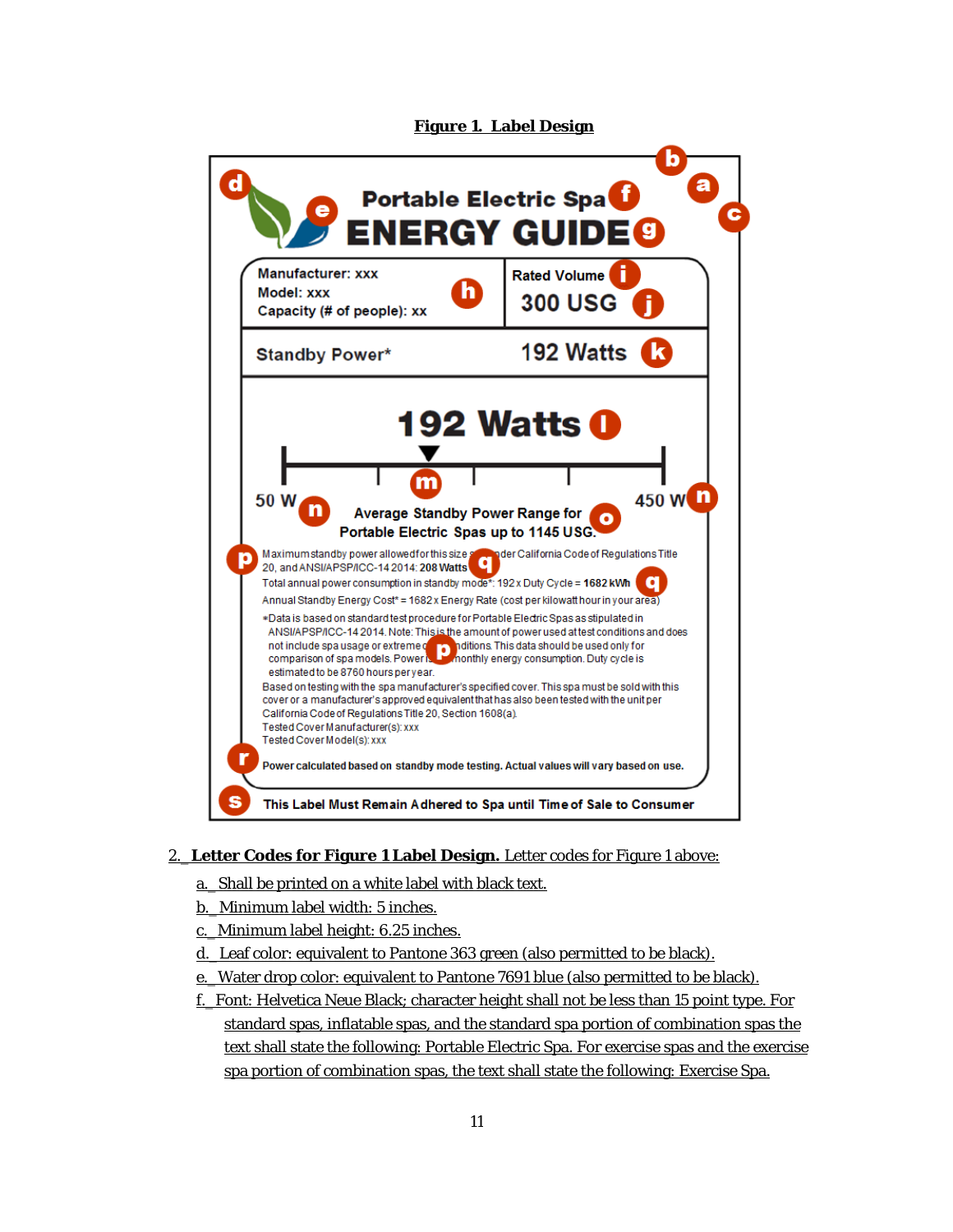- g.\_Font: Helvetica Neue Black; character height shall not be less than 24 point type. Text shall state the following: ENERGY GUIDE.
- h. Font: Arial Bold; character height shall not be less than 9.5 point type. Text shall state the following: Manufacturer: [insert name of manufacturer here]

Model: [insert model number here]

Capacity (# of people): [insert number of people here]

- i. Font: Arial Bold; character height shall not be less than 9.5 point type. Text shall state the following: Rated Volume
- j.\_Font: Arial Bold; character height shall not be less than 16 point type. The text shall state the value of the rated volume in U.S. gallons and shall state the units of the rated volume.
- k. Font: Arial Bold; Character height shall not be less than 16 point type. The text shall state the following: Standby Power\* [insert the normalized standby power value resulting from the test in watts here, rounded to a whole number] Watts
- l.\_Font: Helvetica Neue Black; character height shall not be less than 24 point type. The text shall state the normalized standby power value resulting from the test in Watts, rounded to a whole number, and shall state the units of the tested standby power.
- m. The standby power chart arrow shall be scaled at the appropriate location between the minimum and maximum power range using the normalized standby power test result value for the spa which is being installed. The minimum standby power shall be 50 watts, and the maximum standby power shall be 450 watts for standard spas, inflatable spas, and the standard spa portion of combination spas. The minimum standby power shall be 100 watts and the maximum standby power shall be 750 watts for exercise spas and the exercise spa portion of combination spas.
- n.\_Font: Arial Bold; Character height shall not be less than 12 point type.
- o.\_Font: Arial Bold; Character height shall not be less than 9.5 point type. For standard spas, inflatable spas, and the standard spa portion of combination spas, the text shall state "Average standby Power Range for Portable Electric Spas up to 1145 USG." For exercise spas and the exercise spa portion of combination spas, the text shall state "Average standby Power Range for Exercise Spas up to 2605 USG."
- p.\_Font: Arial; Character height shall not be less than 8 point type, and may be horizontally scaled to no less than 85 percent. The text shall state the following: Maximum standby power allowed for this size spa under California Code of Regulations Title 20, and ANSI/APSP/ICC-14 2014: [insert the allowed maximum normalized standby power value based on fill volume, rounded to a whole number] Watts

Total annual power consumption in standby mode\*: [insert the normalized standby power value resulting from the test in watts here, rounded to a whole number] x Duty Cycle = [insert calculated value of total annual power consumption in standby mode here in kilowatts per hour, rounded to a whole number] kWh